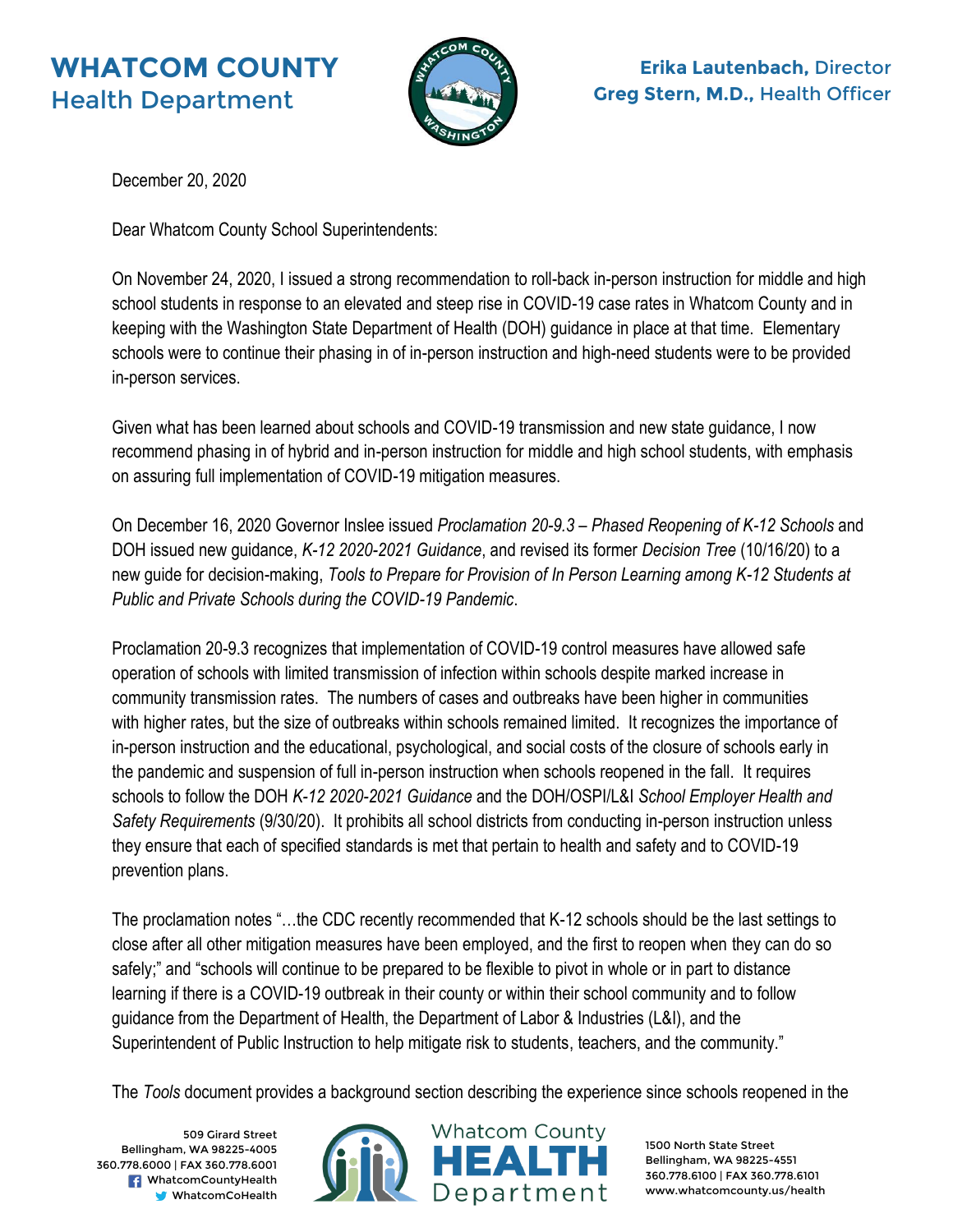fall and research that indicates that although cases and outbreaks of COVID-19 occur among school staff and students, that with the implementation of COVID-19 measures ongoing transmission within schools has not been sustained. In light of what has been learned about transmission of COVID-19 within schools, the community transmission rate thresholds for recommending modified school operations have been raised. They are considered along with other metrics (COVID-19 mitigation measures in place in schools, public health capacity to monitor COVID-19 activity and respond to cases and outbreaks) to guide school decisions on level of operations. When rates are low (14-day case count under 50/100,000 people), full in-person instruction is recommended. When rates are moderate (50-350/100,000), DOH recommends careful phasing in of in-person learning starting with elementary and middle school students and adding high school when rates drop below 200. DOH recommends in-person learning for pre-K through grade 5 and students with the highest needs from any grade when rates are high (over 350/100,000),

Per DOH, "These metrics are not intended to serve as hard thresholds but as a primary consideration in determining for whom to provide in-person learning." The new framework emphasizes school COVID-19 mitigation measures during operations as the primary response to rising community COVID-19 rates, when operations continue to maintain health and safety. Individual cases and close contacts will be isolated and quarantined routinely in response to cases among staff or students. Classrooms or schools may be required to temporarily close to control outbreaks. Pausing phase-in or rolling back of operations to remote learning may be indicated if community transmission rates exceed the ability of other community mitigation measures to reduce those rates or if schools are unable to implement effective measures to suppress transmission within schools.

Whatcom County Health Department will continue to provide technical assistance to schools and information about COVID-19 activity in the community and public health capacity to respond, and to consult on school district operations on implementation of COVID-19 mitigation requirements or recommendations. We share in the goal of assuring the best education and support for students in our county, and for students and staff to be in safe schools.

 $\operatorname{\mathsf{S}}$ tern MD, Health Officer

Attachment: Appendix – Requirements and References re: COVID-19 and School Operations/Planning